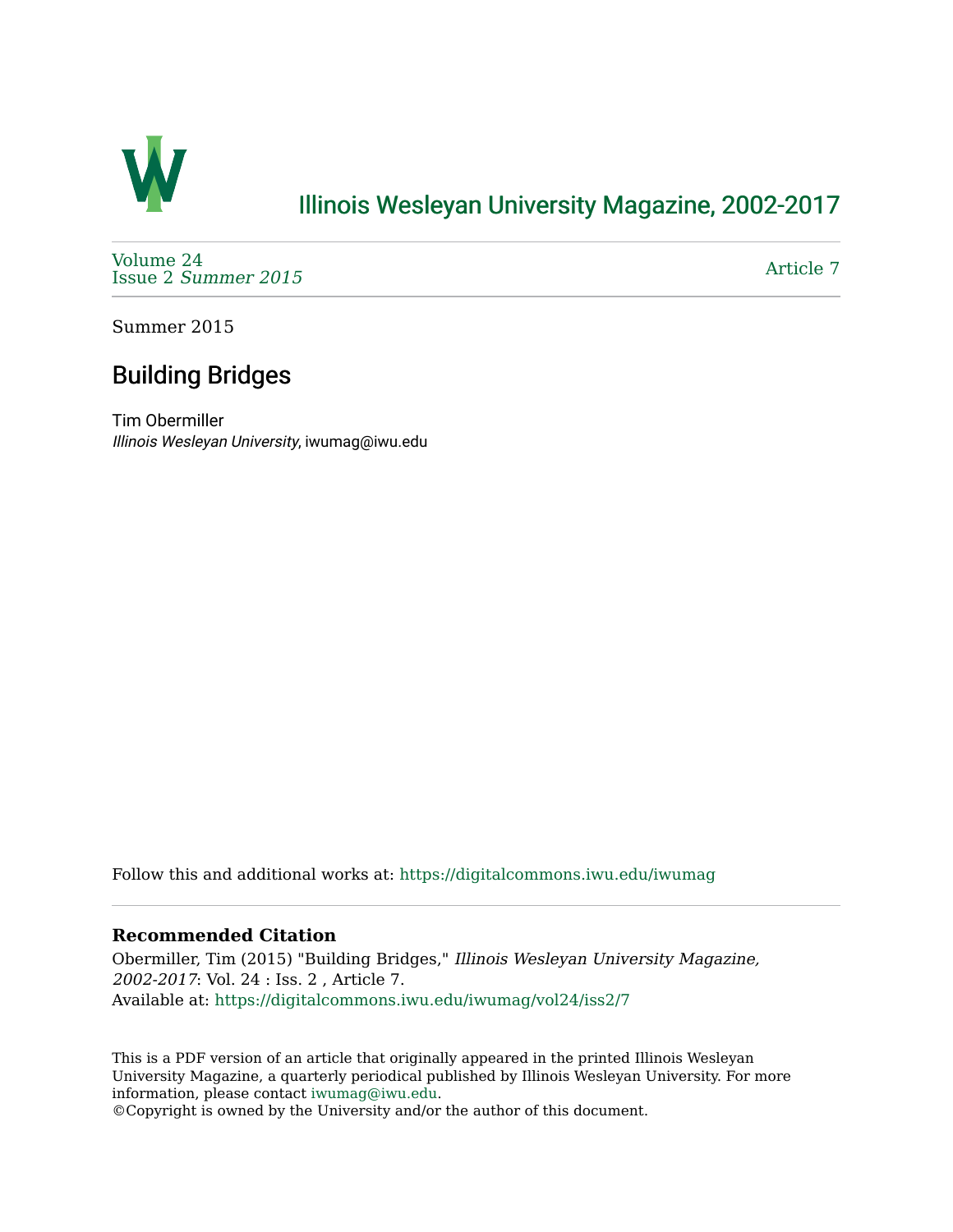## **Building Bridges**

**At commencement, new graduates are urged to stay connected to IWU and to each other.**



Elizabeth Robb '78

The University honored 446 candidates for graduation during Commencement on May 3. Elizabeth Robb, a 1978 IWU graduate, delivered the Commencement address at the Kemp Plaza in front of State Farm Hall.

Robb, who recently retired as chief judge of the Eleventh Judicial Circuit in Illinois, received an honorary doctor of humane letters degree prior to her address, titled "The Power of Connection."

Focusing on the "bridges" aspect of the University's 2014-15 academic theme "Walls and Bridges," Robb spoke of the power of connections professionally, personally and to IWU.

Of the many connections made during the graduates' time at Wesleyan, "not all of these connections will remain as strong and as important to you as they are today," she said.

"But many will. Some will sustain you the rest of your life." Robb also spoke of the strong connection she has maintained with IWU and its people for more than 25 years, including her service on the Associates board, supervising interns and counting other alumni among her closest friends.

"When an IWU graduate sends me a resume, or calls to ask for help in finding a summer internship or a full-time job, I eagerly assist. This is the power of the IWU connection. Use this power."

Robb noted a recent study on the need to maintaining diverse social connections as key to managing stress, improving our immune systems and giving meaning to our lives. The study said technology such as texting and social media makes it easier to avoid forming substantive relationships in person. She urged the graduates to "nurture the friendships you have made here, and consciously work to form new ones wherever you go. Don't rely on Facebook, match.com, Instagram, Twitter. Spend time in person relating to one another."